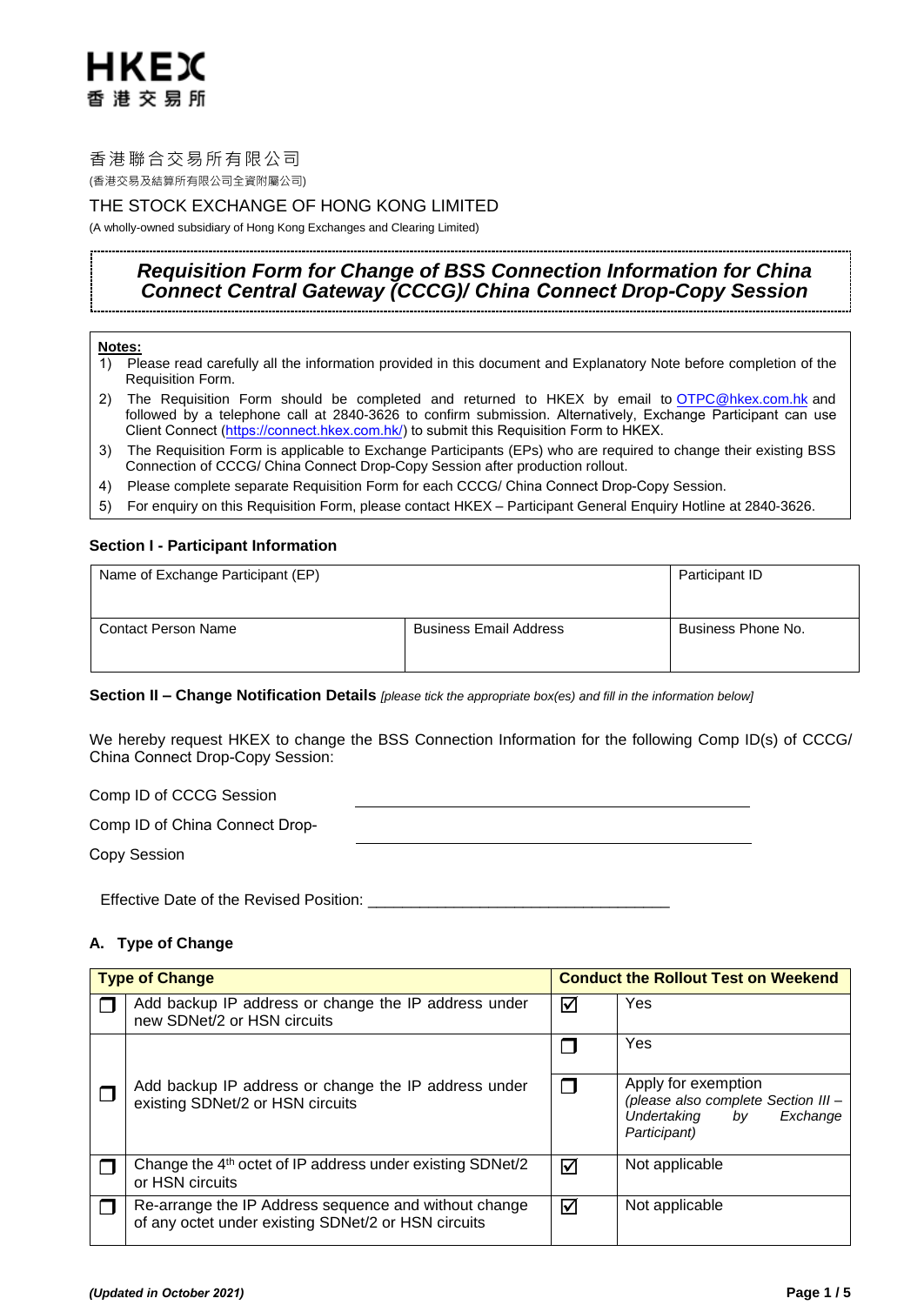| <b>Type of Change</b> |                                                                               |                      | <b>Conduct the Rollout Test on Weekend</b>                                                                  |  |  |
|-----------------------|-------------------------------------------------------------------------------|----------------------|-------------------------------------------------------------------------------------------------------------|--|--|
|                       | Cancel the backup IP address                                                  | $\blacktriangledown$ | Not applicable                                                                                              |  |  |
|                       | Relocation of existing HSN or SDNet/2 circuits with<br>change of IP subnet    | ☑                    | Yes                                                                                                         |  |  |
|                       |                                                                               |                      | Yes                                                                                                         |  |  |
|                       | Relocation of existing HSN or SDNet/2 circuits without<br>change of IP subnet |                      | Apply for exemption<br>(please also complete Section III -<br>Undertaking<br>Exchange<br>bv<br>Participant) |  |  |

# **B. Change of BSS IP Address**

| <b>Current Position</b>                                                                                             | <b>Revised Position</b>                                                                                      |
|---------------------------------------------------------------------------------------------------------------------|--------------------------------------------------------------------------------------------------------------|
| Production:                                                                                                         | Production:                                                                                                  |
| $(1)$ $\longrightarrow$ $\bullet$ $\longrightarrow$ $\bullet$ $\longrightarrow$ $\bullet$ $\longrightarrow$         | $(1)$ $\longrightarrow$ $\bullet$ $\longrightarrow$ $\bullet$ $\longrightarrow$ $\bullet$ $\longrightarrow$  |
| Backup:                                                                                                             | Backup:                                                                                                      |
| $(2)$ $\longrightarrow$ $\bullet$ $\longrightarrow$ $\bullet$ $\longrightarrow$ $\bullet$ $\longrightarrow$         | $(2)$ $\longrightarrow$ $\bullet$ $\longrightarrow$ $\bullet$ $\longrightarrow$ $\bullet$ $\longrightarrow$  |
| $(3)$ $\qquad \qquad$ $\bullet$ $\qquad \qquad$ $\bullet$ $\qquad \qquad$ $\bullet$ $\qquad \qquad$ $\qquad \qquad$ | $(3)$ $\qquad \qquad$ $\bullet$ $\qquad \qquad$ $\bullet$ $\qquad \qquad$ $\bullet$ $\qquad \qquad$ $\qquad$ |
|                                                                                                                     | $(4)$ _______ $\bullet$ ______ $\bullet$ ______ $\bullet$ ______                                             |

# **C. Change of Circuit Information**

|                | <b>Revised Position</b>                               |                                   |  |            |                          |  |  |
|----------------|-------------------------------------------------------|-----------------------------------|--|------------|--------------------------|--|--|
|                | <b>Production:</b>                                    |                                   |  |            |                          |  |  |
| $\mathbf{1}$ . | <b>Primary Circuit No.:</b><br>Secondary Circuit No.: |                                   |  |            |                          |  |  |
|                |                                                       | Installation Address:             |  |            |                          |  |  |
|                |                                                       | New Circuit Installation Date:    |  |            |                          |  |  |
|                | Type of Network:                                      |                                   |  |            | <b>Network Provider:</b> |  |  |
|                | ❏<br>SDNet/2                                          |                                   |  | <b>HKT</b> |                          |  |  |
|                | ❏                                                     | SDNet/2 ASP Connection (ASP Name: |  | ❏          | <b>HKBNES</b>            |  |  |
|                |                                                       |                                   |  |            |                          |  |  |
|                | ◻                                                     | <b>HKEX Service Network (HSN)</b> |  |            |                          |  |  |
|                |                                                       |                                   |  | П          | <b>HKEX Hosting</b>      |  |  |
|                | □                                                     | <b>HSN Virtual Port Service</b>   |  |            | <b>Services</b>          |  |  |
|                |                                                       |                                   |  |            |                          |  |  |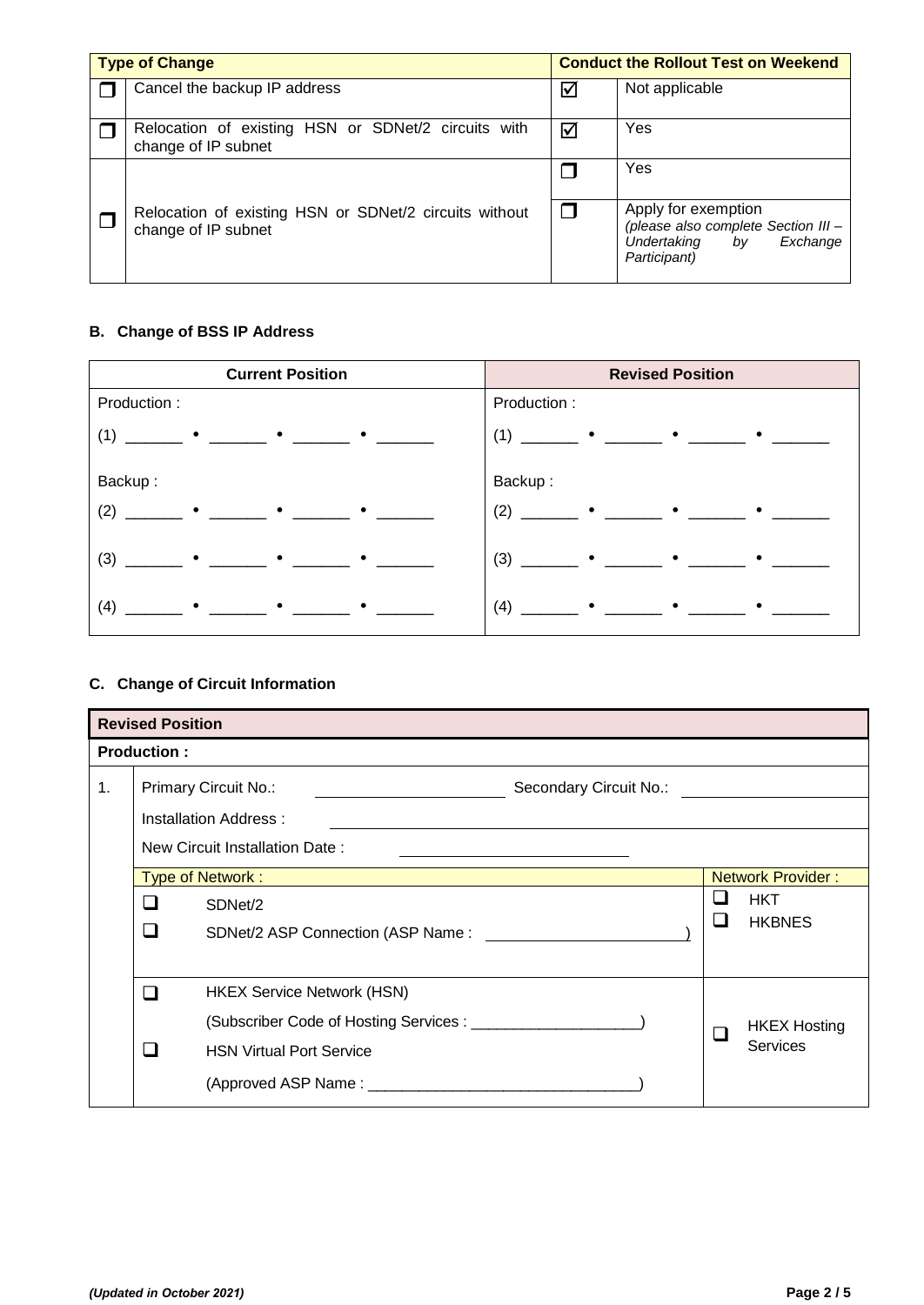| <b>Backup:</b> |                                |                                                                                                                      |                                                                               |            |                          |
|----------------|--------------------------------|----------------------------------------------------------------------------------------------------------------------|-------------------------------------------------------------------------------|------------|--------------------------|
| 2.             | Primary Circuit No.:           |                                                                                                                      | Secondary Circuit No.: <b>William Street Condition</b> Secondary Circuit No.: |            |                          |
|                | Installation Address:          |                                                                                                                      |                                                                               |            |                          |
|                | New Circuit Installation Date: |                                                                                                                      |                                                                               |            |                          |
|                |                                | <b>Type of Network : All the Contract Contract Contract Contract Contract Contract Contract Contract Contract Co</b> |                                                                               |            | <b>Network Provider:</b> |
|                | $\Box$                         | SDNet/2                                                                                                              |                                                                               | ப          | <b>HKT</b>               |
|                | $\Box$                         |                                                                                                                      |                                                                               | ப          | <b>HKBNES</b>            |
|                | ❏                              | <b>HKEX Service Network (HSN)</b>                                                                                    |                                                                               |            |                          |
|                |                                |                                                                                                                      |                                                                               | ப          | <b>HKEX Hosting</b>      |
|                | □                              | <b>HSN Virtual Port Service</b>                                                                                      |                                                                               |            | <b>Services</b>          |
|                |                                |                                                                                                                      |                                                                               |            |                          |
| 3.             |                                | Primary Circuit No.:<br>Secondary Circuit No.: No.: 2008. 2014. [1] Secondary Circuit No.:                           |                                                                               |            |                          |
|                |                                | <b>Installation Address:</b>                                                                                         |                                                                               |            |                          |
|                |                                | New Circuit Installation Date:                                                                                       |                                                                               |            |                          |
|                | Type of Network:               |                                                                                                                      |                                                                               |            | <b>Network Provider:</b> |
|                | $\Box$<br>SDNet/2              |                                                                                                                      | ப                                                                             | <b>HKT</b> |                          |
|                | ப                              |                                                                                                                      |                                                                               | ப          | <b>HKBNES</b>            |
|                | ◻                              | <b>HKEX Service Network (HSN)</b>                                                                                    |                                                                               |            |                          |
|                |                                |                                                                                                                      |                                                                               | ப          | <b>HKEX Hosting</b>      |
|                | □                              | <b>HSN Virtual Port Service</b>                                                                                      |                                                                               |            | Services                 |
|                |                                |                                                                                                                      |                                                                               |            |                          |
| 4.             |                                | Primary Circuit No.:                                                                                                 | Secondary Circuit No.:                                                        |            |                          |
|                |                                | <b>Installation Address:</b>                                                                                         |                                                                               |            |                          |
|                |                                | New Circuit Installation Date:                                                                                       |                                                                               |            |                          |
|                |                                | Type of Network:                                                                                                     |                                                                               |            | <b>Network Provider:</b> |
|                | ❏                              | SDNet/2                                                                                                              |                                                                               | $\Box$     | <b>HKT</b>               |
|                | ❏                              | SDNet/2 ASP Connection (ASP Name:                                                                                    |                                                                               | ப          | <b>HKBNES</b>            |
|                | ❏                              | <b>HKEX Service Network (HSN)</b>                                                                                    |                                                                               |            |                          |
|                |                                |                                                                                                                      |                                                                               | $\Box$     | <b>HKEX Hosting</b>      |
|                | ⊔                              | <b>HSN Virtual Port Service</b>                                                                                      |                                                                               |            | Services                 |
|                |                                |                                                                                                                      |                                                                               |            |                          |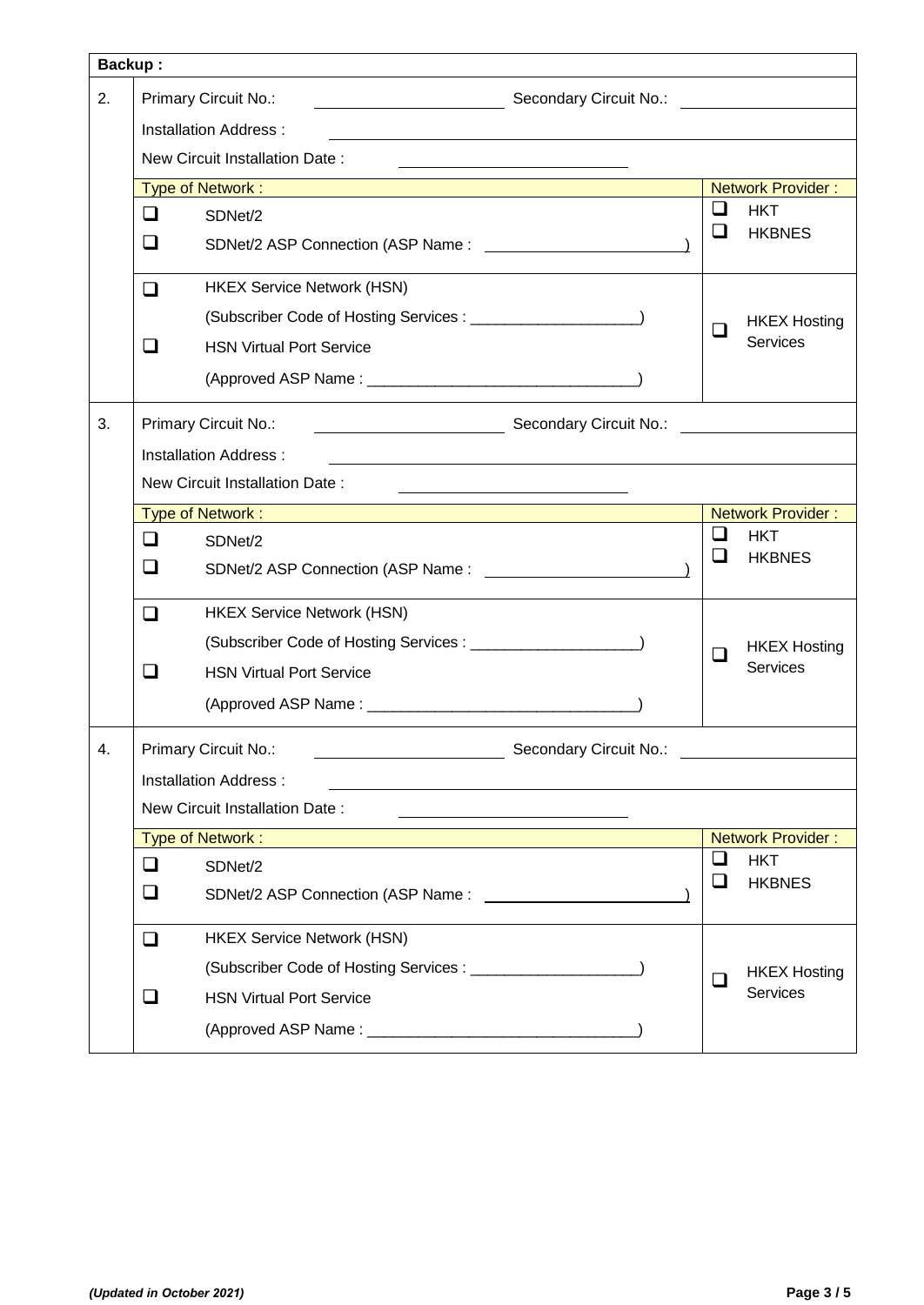**Section III – Undertaking by Exchange Participant** (*applicable to EP applies for exemption from conducting rollout test on weekend*)

| We. | undertake to HKEX that:                                                                                                                                                                                                                                                                                                                                                                                            |
|-----|--------------------------------------------------------------------------------------------------------------------------------------------------------------------------------------------------------------------------------------------------------------------------------------------------------------------------------------------------------------------------------------------------------------------|
|     | (Name of Exchange Participant)                                                                                                                                                                                                                                                                                                                                                                                     |
|     | our CCCG/ China Connect Drop-Copy session and BSS have been properly set up prior to rollout;                                                                                                                                                                                                                                                                                                                      |
|     | we undertake all possible technical and/ or operational risks, that may have been resulted from non-<br>participation in Rollout Test to verify the change of connection of the production CCCG/ China Connect<br>Drop-Copy session prior to rollout; and                                                                                                                                                          |
|     | we warrant that we will not request HKEX to carry out any troubleshooting or changes in production<br>environment for, and not limited to, server hardware, system software, network setting or network<br>equipment (e.g. circuits, router, switch & firewall), from Monday to Friday in case of failure in connection<br>of the production CCCG/ China Connect Drop-Copy session after the change of connection. |

## *By signing below, we consent to the processing of personal data in accordance with the Privacy Policy Statement included in this form.*

| Signature of Responsible Officer<br>with Company Chop | ٠ | Date: |  |  |
|-------------------------------------------------------|---|-------|--|--|
|                                                       |   |       |  |  |
| Name of Responsible Officer                           |   |       |  |  |

 $\overline{\Gamma}$ 

٦